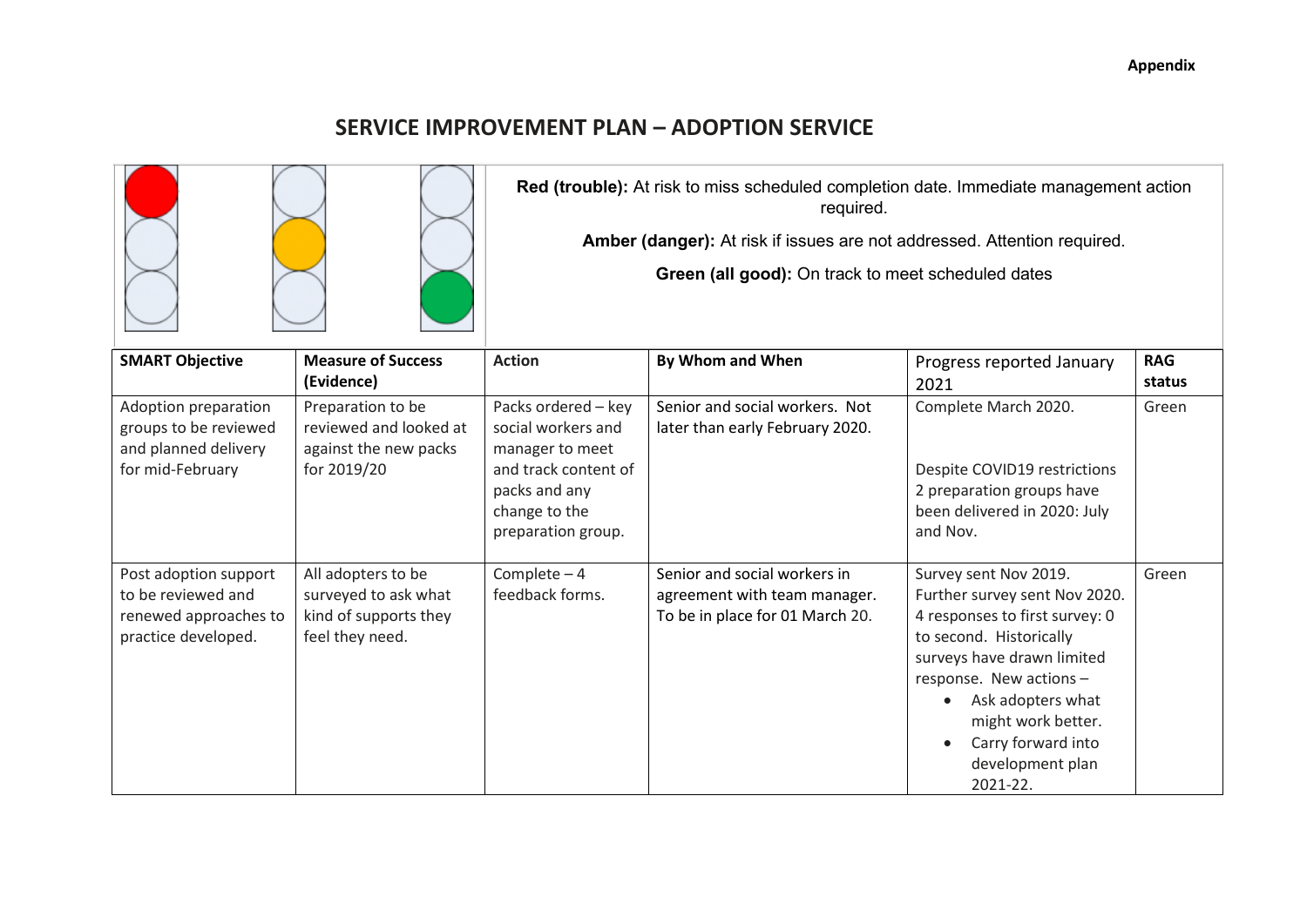## **Appendix**

|                                                                |                                                                                                               | Outcome: groups to<br>be re-established.<br>Adopters groups and<br>Adoptee.                                                                                   | End of April 2020                                                                 | Limited take up of group.                                                                                                                                                                               | Amber                                           |
|----------------------------------------------------------------|---------------------------------------------------------------------------------------------------------------|---------------------------------------------------------------------------------------------------------------------------------------------------------------|-----------------------------------------------------------------------------------|---------------------------------------------------------------------------------------------------------------------------------------------------------------------------------------------------------|-------------------------------------------------|
|                                                                | Post Adoption Support<br>(PAS) Plan to be<br>developed and tested.<br>(For adoptees returning<br>for support) | Template complete<br>- test of change to<br>be complete waiting<br>on the assessment<br>of needs to finalise.                                                 | Feb 2020                                                                          | PAS plan reworked and a test<br>of change on the template is<br>underway and needs to be<br>evaluated. Following<br>evaluation further action to<br>be carried forward to<br>development plan for 2021. | Amber                                           |
|                                                                | All adopters to receive 1<br>year post approval<br>support from Adoption<br>UK.                               | Budget manager to<br>approve<br>(membership<br>subscription with<br>Adoption UK.)                                                                             | In place                                                                          | In place                                                                                                                                                                                                | Green                                           |
|                                                                | Training Calendar to be<br>drawn $up$ - training to<br>be provided on a rolling<br>basis                      | Key social workers to<br>consult with<br>adopters to track<br>what might be the<br>training needs for<br>adopters throughout<br>the lifespan of the<br>child. | Suggested rolling training plan to<br>go out for consultation end of Feb<br>2020. | All adopters have now been<br>offered on-line training as a<br>standard approach to PAS.                                                                                                                | Green                                           |
| A service operation<br>manual will be<br>completed formalizing | Key staff will harness<br>our policies and use as a<br>basis for constructing                                 | The manual will be<br>tabled at the<br>practice governance                                                                                                    | To be completed by Adoption Staff<br>team by the end of April 2020                | Complete September 2020.<br>$PGB$ – approved                                                                                                                                                            | $Green -$<br>although<br>later than<br>planned. |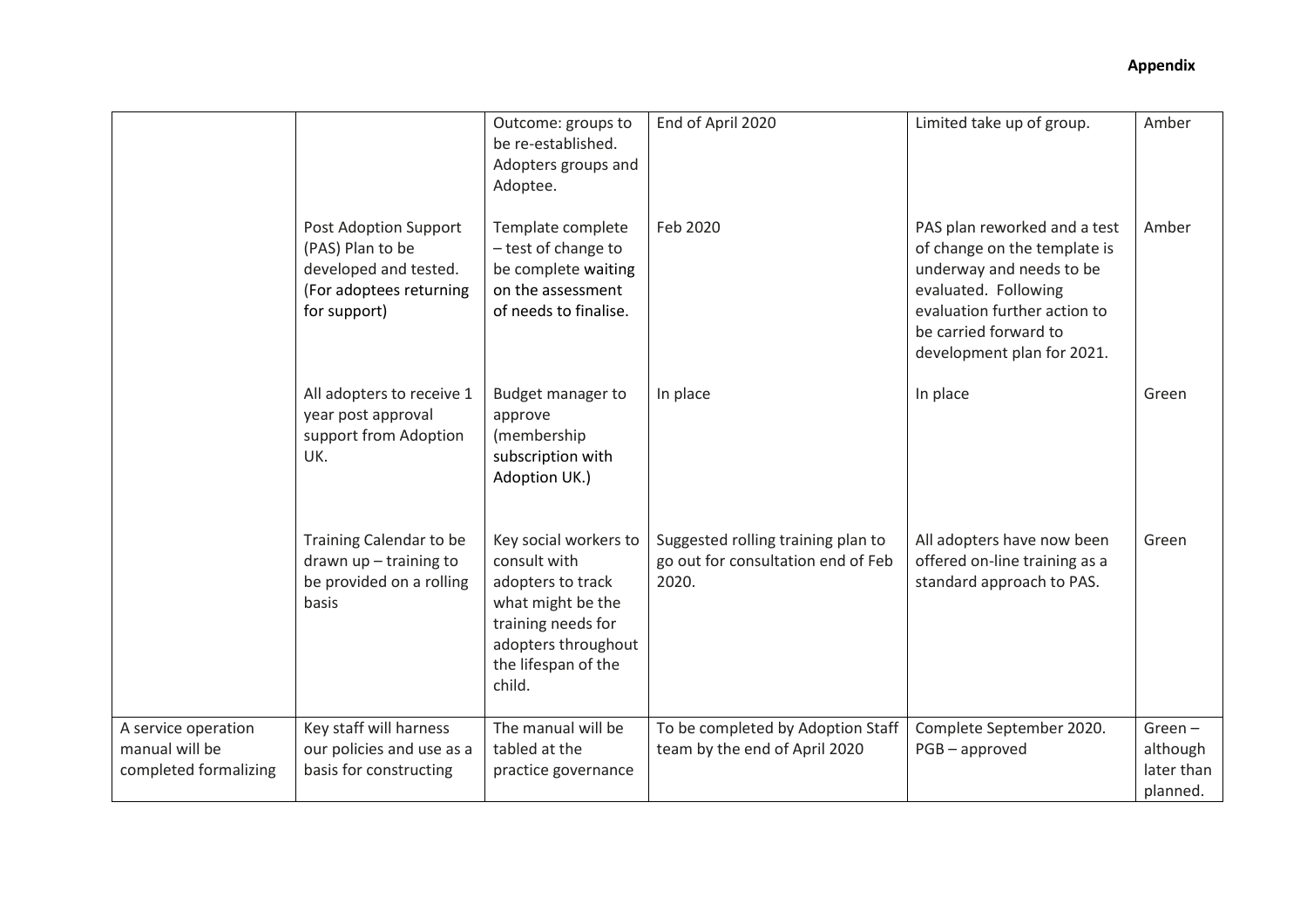| the services policies<br>and procedures                                                                                                                                                                                 | (i)<br>Approach to<br>practice and<br>(ii)<br>Manual.                             | board (PGB) by the<br>team manager                                                                                                                     |                                                                                                                                                                | Updates and revisions will be<br>added as they arise.                                                                                                                                                                             |                   |
|-------------------------------------------------------------------------------------------------------------------------------------------------------------------------------------------------------------------------|-----------------------------------------------------------------------------------|--------------------------------------------------------------------------------------------------------------------------------------------------------|----------------------------------------------------------------------------------------------------------------------------------------------------------------|-----------------------------------------------------------------------------------------------------------------------------------------------------------------------------------------------------------------------------------|-------------------|
| Create an adopter<br>handbook - this will<br>contain<br>(i)<br>the aims<br>and<br>objectives<br>of the<br>service<br>the policies<br>(ii)<br>and<br>procedures,<br>including<br>the service<br>complaints<br>procedure. | The handbook will be<br>accessible to adopters<br>and to prospective<br>adopters. | Adopter handbook<br>will go out for<br>consultation to our<br>adopters and then<br>progress to PGG for<br>practice agreement.                          | All involved in the adoption<br>service<br>Summer 2020                                                                                                         | The handbook has yet to be<br>created and all other action<br>therefore are delayed.<br>Carry forward - into plan<br>2021.                                                                                                        | Red               |
| Recruitment strategy                                                                                                                                                                                                    | <b>Recruitment strategy</b><br>will be in place                                   | Complete needs<br>analysis for Looked<br>after and<br>accommodated<br>children in Moray.<br>Reference to existing<br>data<br>Draft strategy to<br>PGB. | Team Manager in consultation<br>with the senior and social worker<br>in the adoption service.<br>End of January 2020<br>End of January 2020<br>End of Feb 2020 | Complete end January 2020.<br>However given passage of<br>time further analysis will be<br>needed.<br>Complete end January 2020:<br>but given time, will need<br>further analysis.<br>Strategy for adoption yet to<br>be devised. | Red<br>Red<br>Red |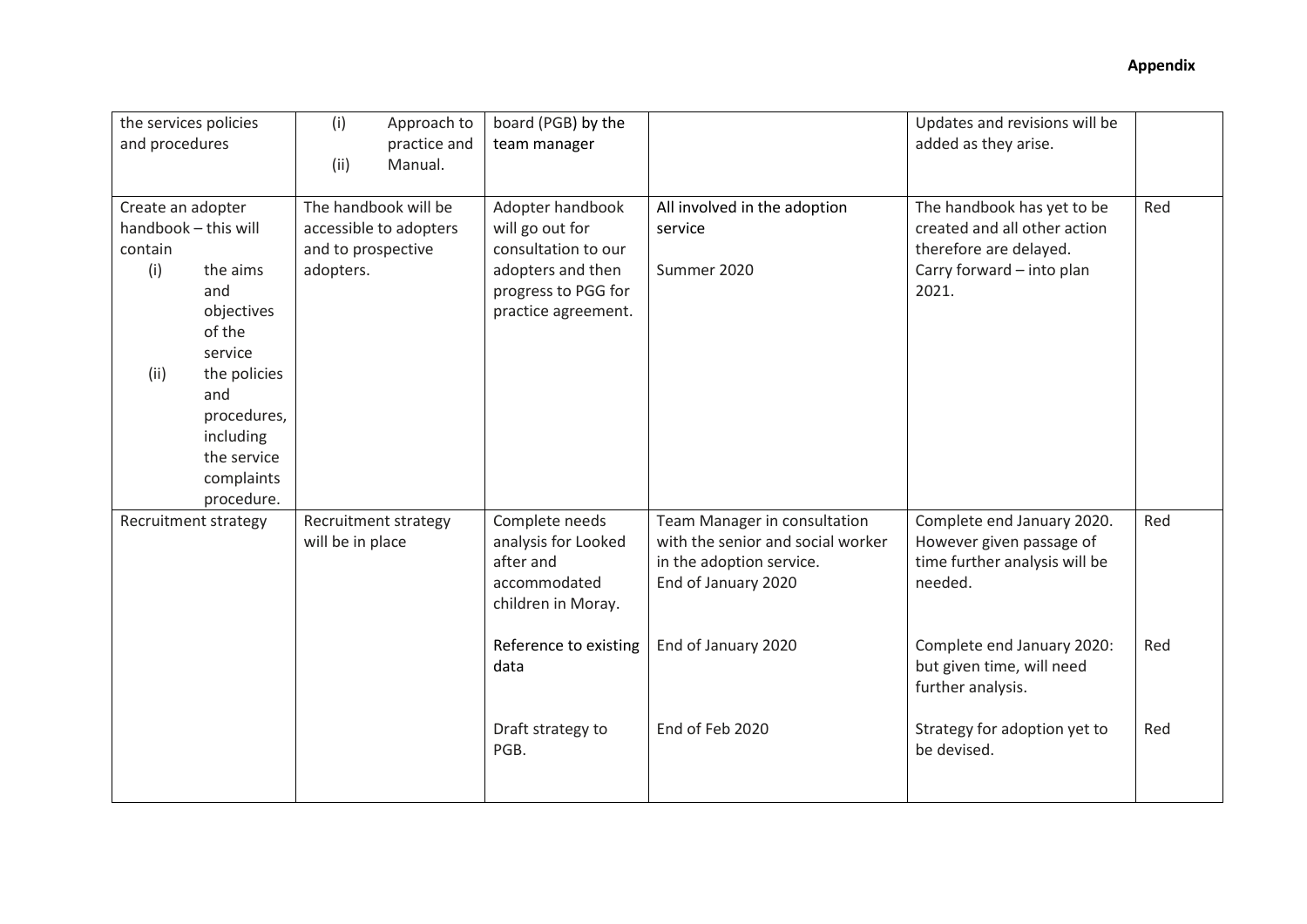|                                                          |                                                                                                                               | Use of social media -<br>set up specific to<br>adoption. Possibly<br>led by adopter.            | Progress Feb- April 2020                                                            | Work has been progressing<br>but not concluded on<br>exploration of options/ safe<br>platform.<br>Carried forward - 2021.                                                                                                                                                                                                                                                                                       | Red   |
|----------------------------------------------------------|-------------------------------------------------------------------------------------------------------------------------------|-------------------------------------------------------------------------------------------------|-------------------------------------------------------------------------------------|-----------------------------------------------------------------------------------------------------------------------------------------------------------------------------------------------------------------------------------------------------------------------------------------------------------------------------------------------------------------------------------------------------------------|-------|
| Test of change for post<br>adoption support<br>processes | Refresh existing process.                                                                                                     | Identify possible<br>adopter for test of<br>change                                              | Adoption team members.<br>Measured outcomes from the test<br>of change by end 2020. | The PAS plan was reworked<br>however as an action this was<br>too narrow and limiting given<br>the need to be nimble in<br>support for adoptees/<br>adopters.<br>The team are seeking to<br>engage with SDS process too.<br>Revised action - agree<br>systems around PAS and then<br>the processes to support<br>those in context of these<br>being responsive and not<br>"fixed"<br>Revised timescale Aug 2021 | Red   |
| Support groups for<br>birth mothers                      | Link in with other<br>services to establish<br>where there may be<br>crossover e.g. Moray<br>Drug and Alcohol<br>Partnership. | Contact MADP to<br>establish where<br>there may be needs<br>that cross between<br>the services. | Adoption team members<br>End of Jan 2020                                            | There has been impact of<br>covid on group work. Wil<br>revisit nature of existing<br>group in March 2021 to model<br>future groups on.                                                                                                                                                                                                                                                                         | Amber |